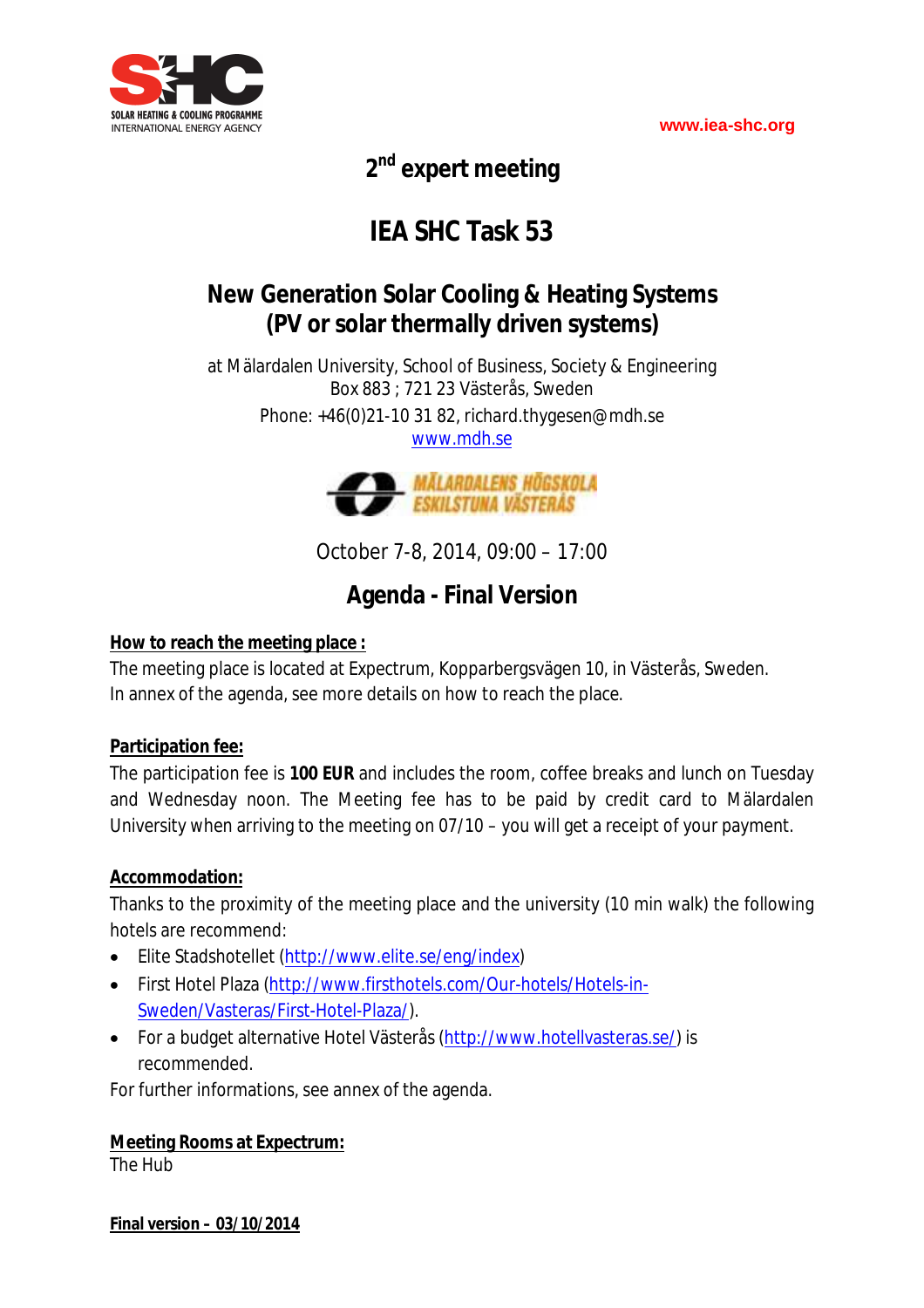

## **Agenda for Tuesday 07th of October 2014 (9:00am-5:00pm)**

| $1st$ block : Plenary – Mälardalen University - Meeting Room The Hub |                                                                                  |                                           |                      |
|----------------------------------------------------------------------|----------------------------------------------------------------------------------|-------------------------------------------|----------------------|
| 09.00-09.15                                                          | Welcome and Organisational issues                                                | Daniel Mugnier<br><b>Richard Thygesen</b> | <b>TECSOL</b><br>MDH |
| 09.15-09.30                                                          | Welcome, Introduction,<br>Structure of the meeting                               | Daniel Mugnier                            | TECSOL               |
| 09.00-10:00                                                          | Subtask A: Goals, structures, deliverables<br>Components, Systems & Quality      | Tim Selke                                 | AIT                  |
| 10.00-10:30                                                          | Subtask B: Goals, structures, deliverables<br>Control, Simulation & Design       | Robert Fedrizzi                           | <b>EURAC</b>         |
| $10.30 - 11:00$                                                      | <b>Coffee Break</b>                                                              |                                           |                      |
| 11.00-11:30                                                          | Subtask C: Goals, structures, deliverables<br>Testing and demonstration projects | <b>Richard Thygesen</b>                   | MDH Uni              |
| 11.30-12:00                                                          | Subtask D: Goals, structures, deliverables<br>Dissemination & market deployment  | Daniel Mugnier                            | TECSOL               |

**12.00-14:00 Lunch Break at Mälardalen Uni restaurant on ground floor level (10 minute walk)**

| 2 <sup>nd</sup> block : Latest developments & results session - Mälardalen University - Meeting<br><b>Room The Hub</b> |                                                                                                                                                     |                    |                |
|------------------------------------------------------------------------------------------------------------------------|-----------------------------------------------------------------------------------------------------------------------------------------------------|--------------------|----------------|
| 14.00-14.20                                                                                                            | Updated state of the art on PV cooling                                                                                                              | Daniel Mugnier     | TECSOL         |
| 14.20-14.40                                                                                                            | Presentation of the actual state of<br>development of the sorption collector<br>with air based cooling/heating system<br>solar active façade module | Björn Nienborg     | <b>FhG ISE</b> |
| 14.40-15:00                                                                                                            | Excel tool to estimate the potential for<br>self consumption of PV electricity for<br>DHW, heating, cooling and electric devices                    | Björn Nienborg     | <b>FhG ISE</b> |
| 15.00-15.20                                                                                                            | New Austrian project CiQuSo started                                                                                                                 | Tim Selke          | AIT            |
| 15.20-15.50                                                                                                            | Monitoring Procedure for Compression<br>Heat Pumps Driven by Photovoltaic Energy<br>Internal method                                                 | Pedro G. V. Quiles | <b>UMHE</b>    |

### **15:50- 16 :30 Coffee Break**

| 16.30-17:00 | Activity leader panel forum on activity level vision, |                  |
|-------------|-------------------------------------------------------|------------------|
|             | workplans and scope overlap                           | Activity leaders |

### **End of the working Day 1**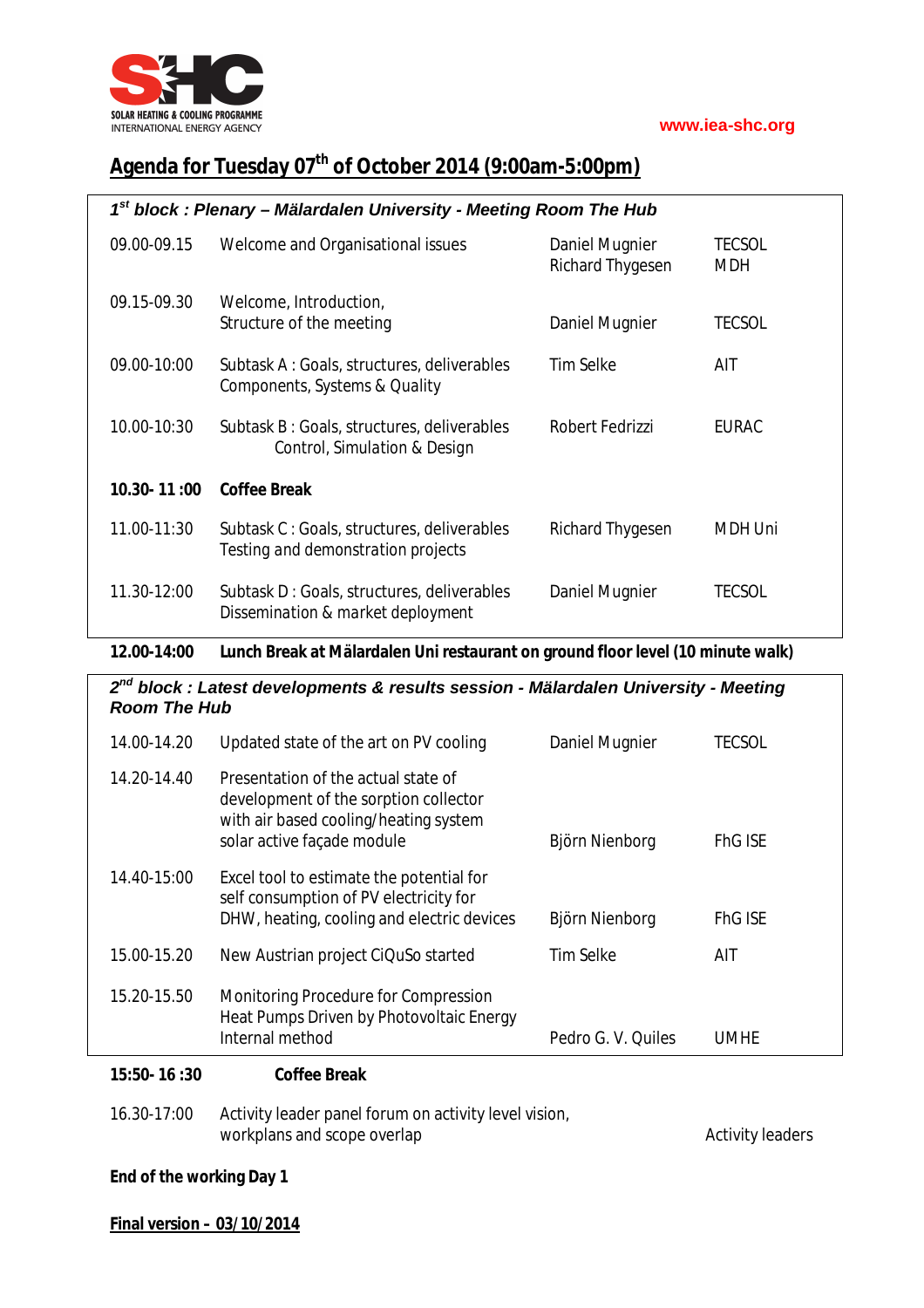



### **Gala Dinner on Tuesday at 8:00 p.m.:**

We will have the pleasure to be guests at Brasserie Stadsparken. The adress of our restaurant: Stora gatan 35 72212 Västerås

See the annex for instructions on how to go there.

Meeting points 6:30 p.m. at Hotel Västerås (City Centre) or at 6:45 p.m. at Elite stadshotellet (City Centre). At our meeting we will give advice how to get there.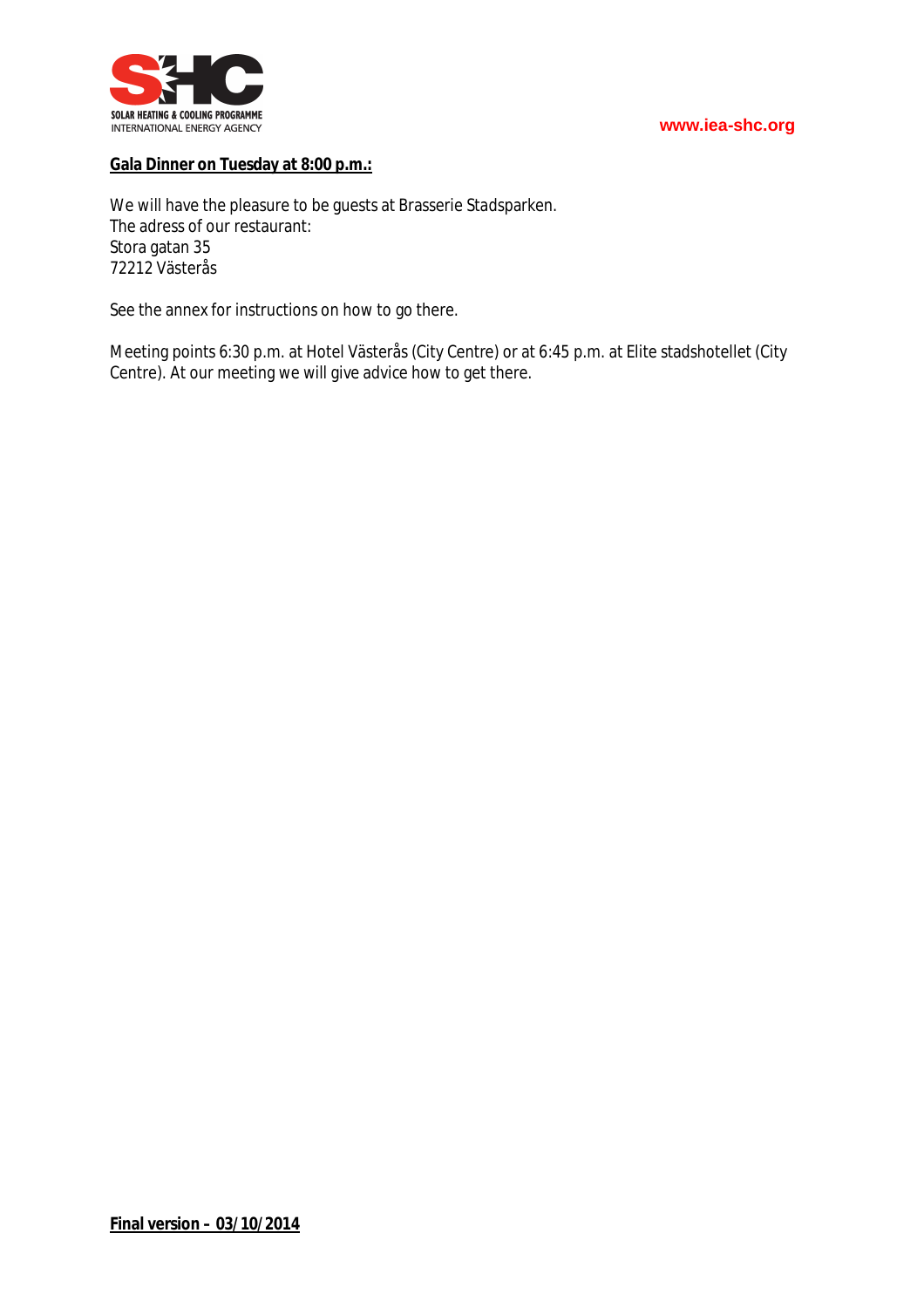

### **Agenda for Wednesday 8 th of October 2014 (9:00am-4:00pm)**

| <b>Working groups: block 2 Expectrum - Meeting Room The Hub</b>                                                                                                                                         |                                                                                                                         |  |  |
|---------------------------------------------------------------------------------------------------------------------------------------------------------------------------------------------------------|-------------------------------------------------------------------------------------------------------------------------|--|--|
| 09:00-09:15                                                                                                                                                                                             | Organization of Group discussions on Work<br>Daniel Mugnier<br><b>TECSOL</b><br>Package level (5-6 people max per item) |  |  |
| 09:15-11:00                                                                                                                                                                                             | Meeting in parallel on Work Package level; Suggested topics for working groups are:                                     |  |  |
| * Subtask A: Expectrum - Meeting Room The Hub<br>A1. Reference systems (Fraunhofer ISE)<br>A2. New generation systems configurations (TECSOL)<br>A3. Storage concepts & management (Fraunhofer Umsicht) |                                                                                                                         |  |  |
| * Subtask B: Expectrum - Meeting Room The Hub<br>B1. Reference conditions (EURAC)<br>B2. Grid access conditions and building load management analysis (AIT)                                             |                                                                                                                         |  |  |
| * Subtask C: Expectrum - Meeting Room The Hub<br>C1: Monitoring procedure and monitoring system selection criteria (AEE Intec)<br>C2: System description for field test and demo project (AIT)          |                                                                                                                         |  |  |

### **11:00- 11:30 Coffee Break**

### **11:30 - 13:00 Visit of Mälardalen University facilities**

11:30 –12.30 Guided tour of our educational labs which includes boilers, heat pumps, chemistry and building labs.Professor Erik Dahlquist

### **13:00 - 14:00 Lunch Break at Mälardalen University restaurant on ground floor level (1 minute walk)**

| 14.00 - 16.00 Plenary & overall Expectrum - Meeting Room The Hub<br>14.00-14.30                         |                                                    |              |  |
|---------------------------------------------------------------------------------------------------------|----------------------------------------------------|--------------|--|
| of next steps; distribution of work; action items                                                       | Tim Selke                                          | AIT          |  |
| Subtask B: Report on working group items; planning<br>of next steps; distribution of work; action items | Roberto Fedrizzi                                   | <b>FURAC</b> |  |
| Subtask C: Report on working group items; planning<br>of next steps; distribution of work; action items | <b>Richard Thygesen</b>                            | <b>MDH</b>   |  |
| Subtask D: Report on working group items; planning<br>of next steps; distribution of work; action items | <b>Daniel Mugnier</b>                              | TECSOL       |  |
| General items, next meetings, miscellaneous                                                             | Daniel Mugnier                                     | TECSOL       |  |
|                                                                                                         | Subtask A: Report on working group items; planning |              |  |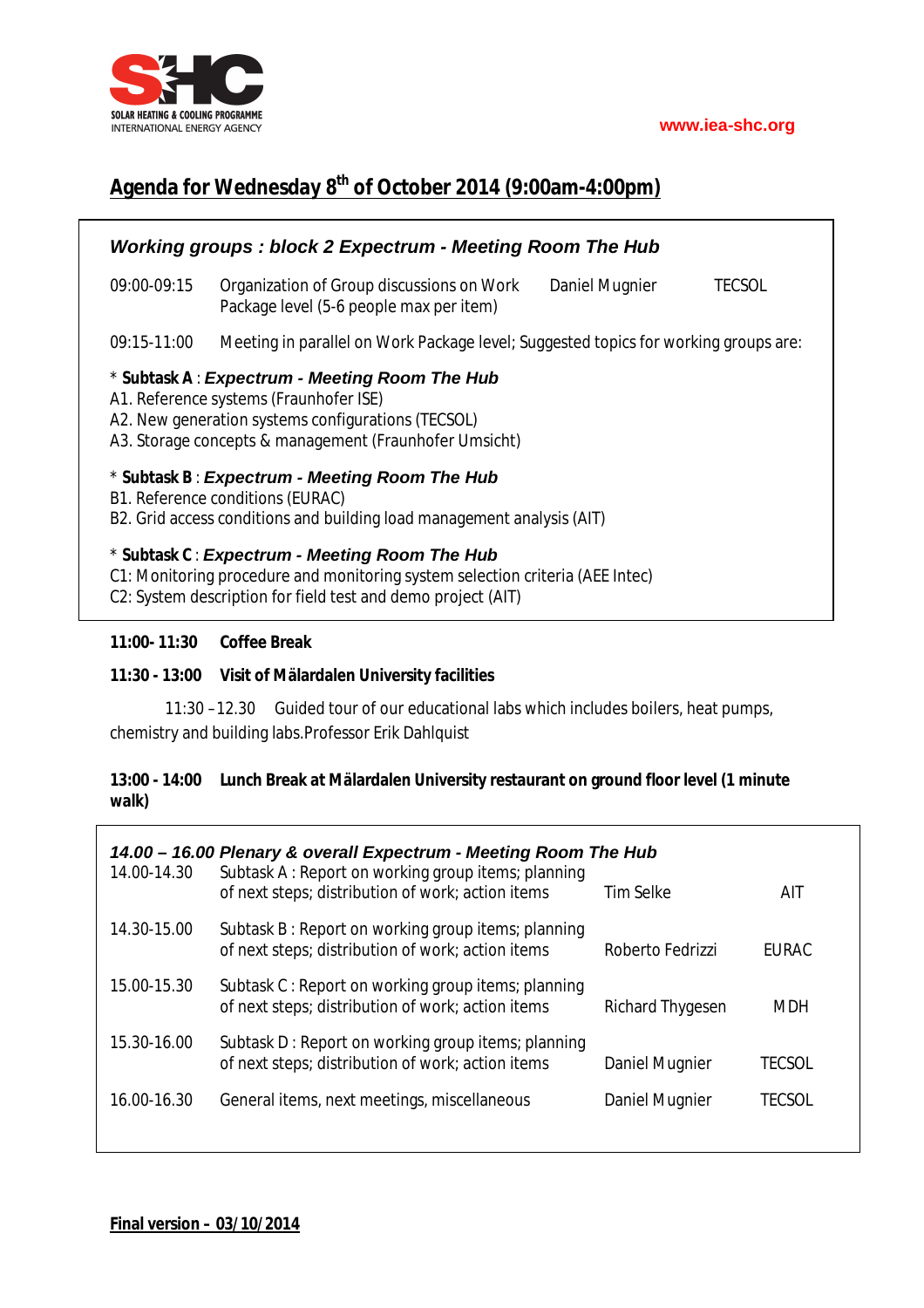

### **Agenda for Thursday 9th of October 2014 (9:30am-13:30pm)**

## **Solar cooling Workshop organized by Climatewell**

Location : Löfbergs Lila AB, 652 16 Karlstad, Sweden

### **Travel to Karlstad:**

A bus will take the participants to Karlstad from Västerås at **07:00 October 9th**

Pickup places are at Elite Stadshotellet, First Hotel Plaza and Hotel Västerås.

Program : see next page.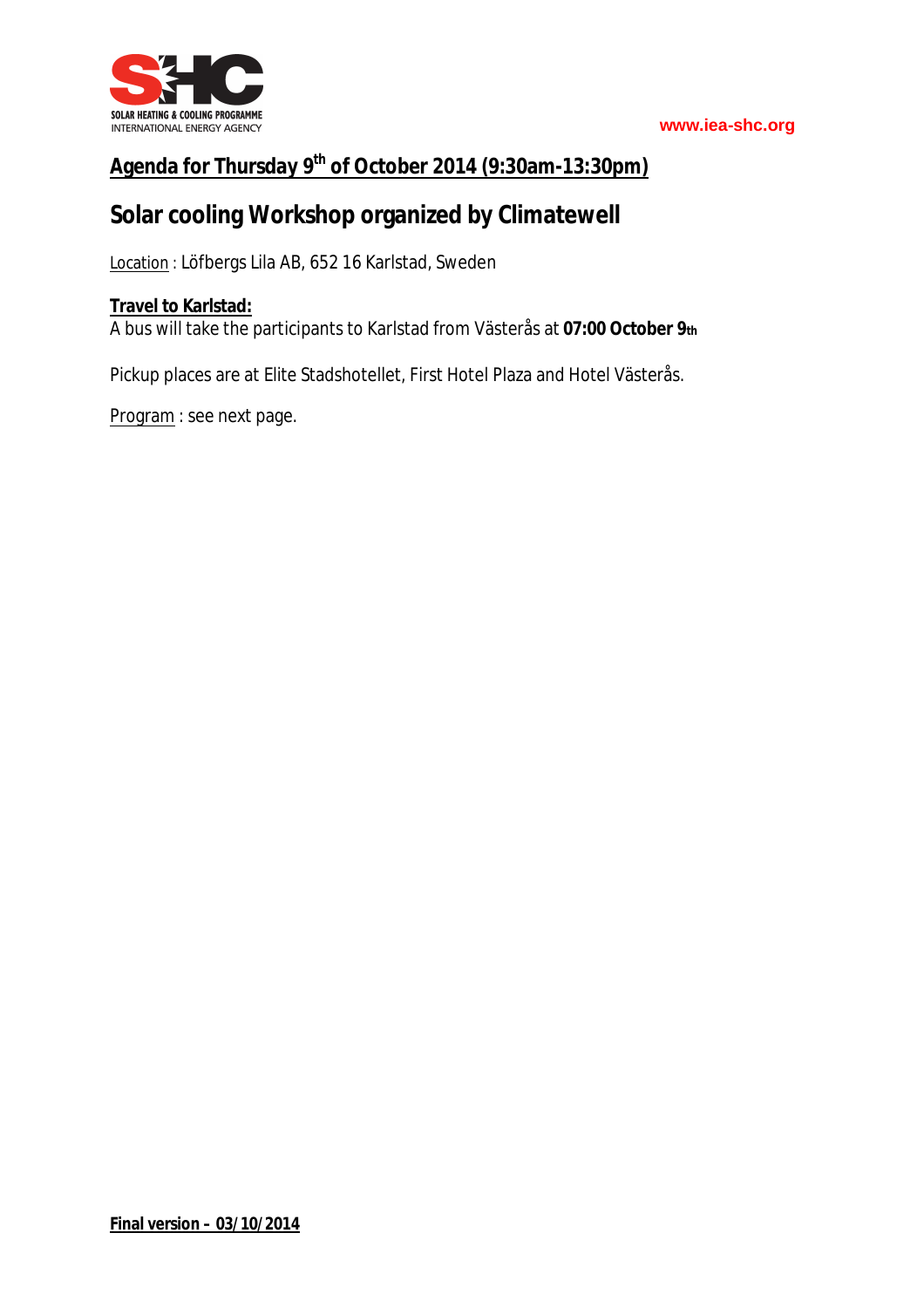

# **IEA SHC Task 53**

# **New Generation Solar Cooling & Heating Systems (PV or solar thermally driven systems)**

at Löfbergs Lila AB 652 16 Karlstad, Sweden



Thursday October 9, 2014, 8:30 – 13:30

# **Workshop - Final Version**

### **Travel to Karlstad:**

A bus will take the participants to Karlstad from Västerås at **07:00 October 9th** Pickup places are at Elite Stadshotellet, First Hotel Plaza and Hotel Västerås.

### *Plenary – Löfbergs AB - Meeting Room 10th floor*

| 09.30-09.45 | Welcome and introduction                                                                                     | Daniel Mugnier TECSOL<br>Per Olofsson | ClimateWell |
|-------------|--------------------------------------------------------------------------------------------------------------|---------------------------------------|-------------|
| 09.45-10.15 | Presentation of the first results from<br>subtask A: Survey of existing new<br>generation systems            | <b>Tim Selke</b>                      | AIT         |
|             | 10.15-10.45<br>Presentation of the research and<br>development work, leading up to the<br>Suncool collectors | Per Olofsson<br>/Göran Bolin          | ClimateWell |
| 10.45-11.00 | Presentation of the system solution<br>and control strategy                                                  | Olof                                  | ClimateWell |
| 11.00-11.45 | Visit to the demonstration installation                                                                      |                                       |             |
| 11.45-12:00 | Presentation of measurement data from the<br>installation                                                    | Corey                                 | ClimateWell |
| 12.00-12:15 | Presentation of lessons learned from the system<br>engineering and installation                              | Olof/Corey                            | ClimateWell |
| 12.15-13:30 | Work-shop with Q&A and discussion around<br>2-3 research topics.                                             | Olof/Corey                            | ClimateWell |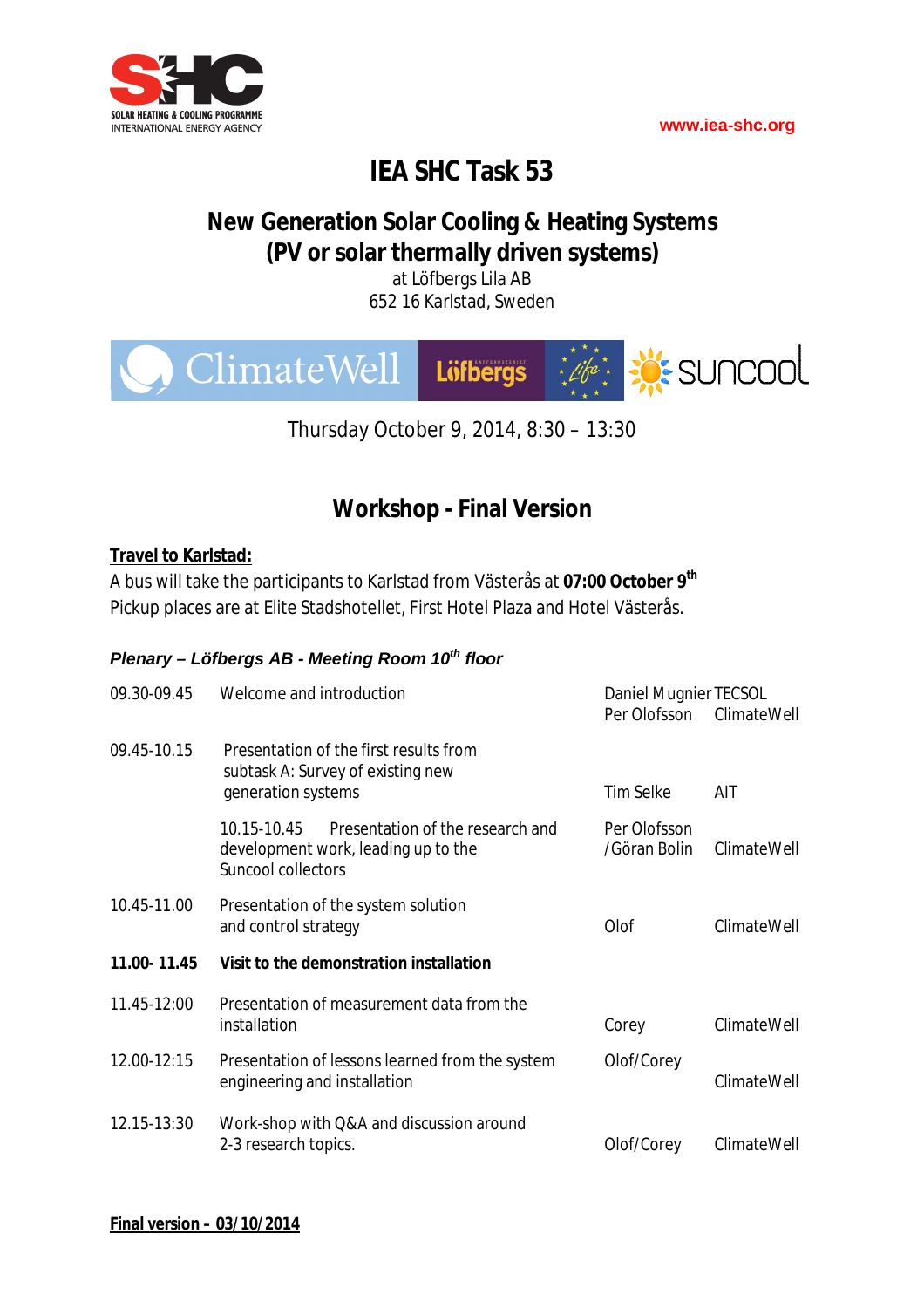

# **List of confirmed participants for the 2nd Expert meeting (status on 03/10)**

|                 |                      | Company/Institute                     | Country     |
|-----------------|----------------------|---------------------------------------|-------------|
|                 | Roberto Fedrizzi     | <b>EURAC</b>                          | Italy       |
| $\overline{2}$  | Björn Nienborg       | Fraunhofer ISE                        | Germany     |
| 3 <sup>1</sup>  | Daniel Mugnier       | <b>TECSOL</b>                         | France      |
| 4'              | Matthias Rouge       | Fribourg Engineering (CH) school      | Switzerland |
| 5               | Tim Selke            | AIT                                   | Austria     |
| 6               | <b>Bettina Nocke</b> | <b>AEE INTEC</b>                      | Austria     |
|                 | Anton Soppelsa       | <b>EURAC</b>                          | Italy       |
| 8 <sup>1</sup>  | Pedro Vicente Quiles | Universidad Miquel Hernández de Elche | Spain       |
| 9               | Björn Karlsson       | <b>MDH</b>                            | Sweden      |
|                 | 10 Richard Thygesen  | <b>MDH</b>                            | Sweden      |
| 11 <sup>1</sup> | Markus Brychta       | <b>UIBK</b>                           | Austria     |
| 12 <sup>2</sup> | Johan Lindahl        | <b>Uppsala University</b>             | Sweden      |
| 13              | Petter Törling       | Absolicon                             | Sweden      |
| 14              | <b>Bengt Stridh</b>  | ABB                                   | Sweden      |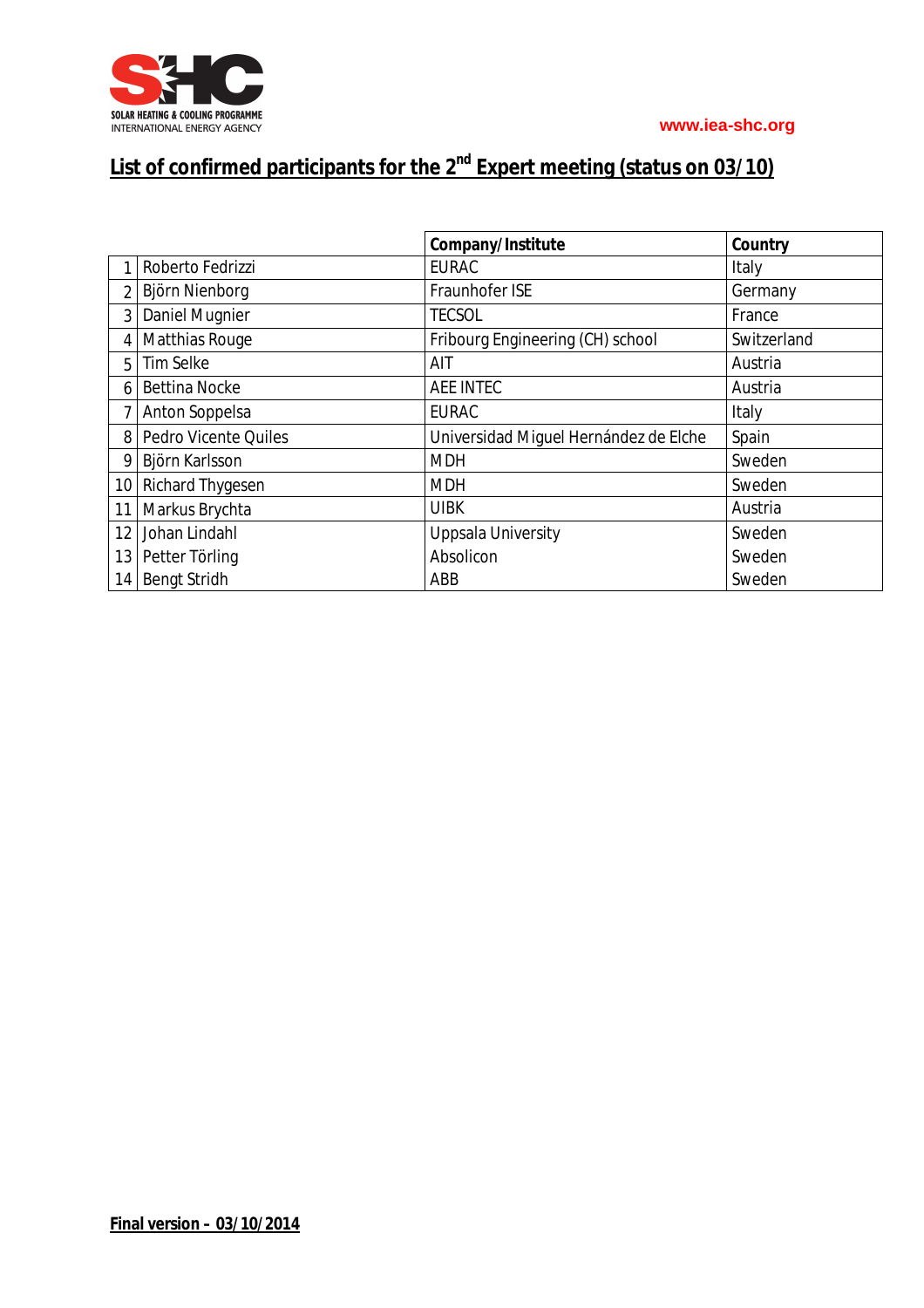

### **Logistics for Expert meeting**

### **How to reach the meeting place :**

The meeting place is located at Expectrum, Kopparbergsvägen 10, in Västerås, Sweden.

### **From Arlanda**

Take the train at Arlanda Sky City which is situated between terminal 4 and 5. Go to Stockholm central station and from there take a train to Västerås. As an alternative take the high speed train from the Arlanda main entrance to Stockholm central station.

### **From Västerås bus/train station:**

Cross Södra ringvägen and go straight on Kopparbergsvägen to nr. 10.



### **Accommodation:**

Thanks to the proximity of the meeting place and the university (10 min walk) the following hotels are recommend:

Elite Stadshotellet and First Hotel Plaza. For a budget alternative Hotel Västerås is recommended.